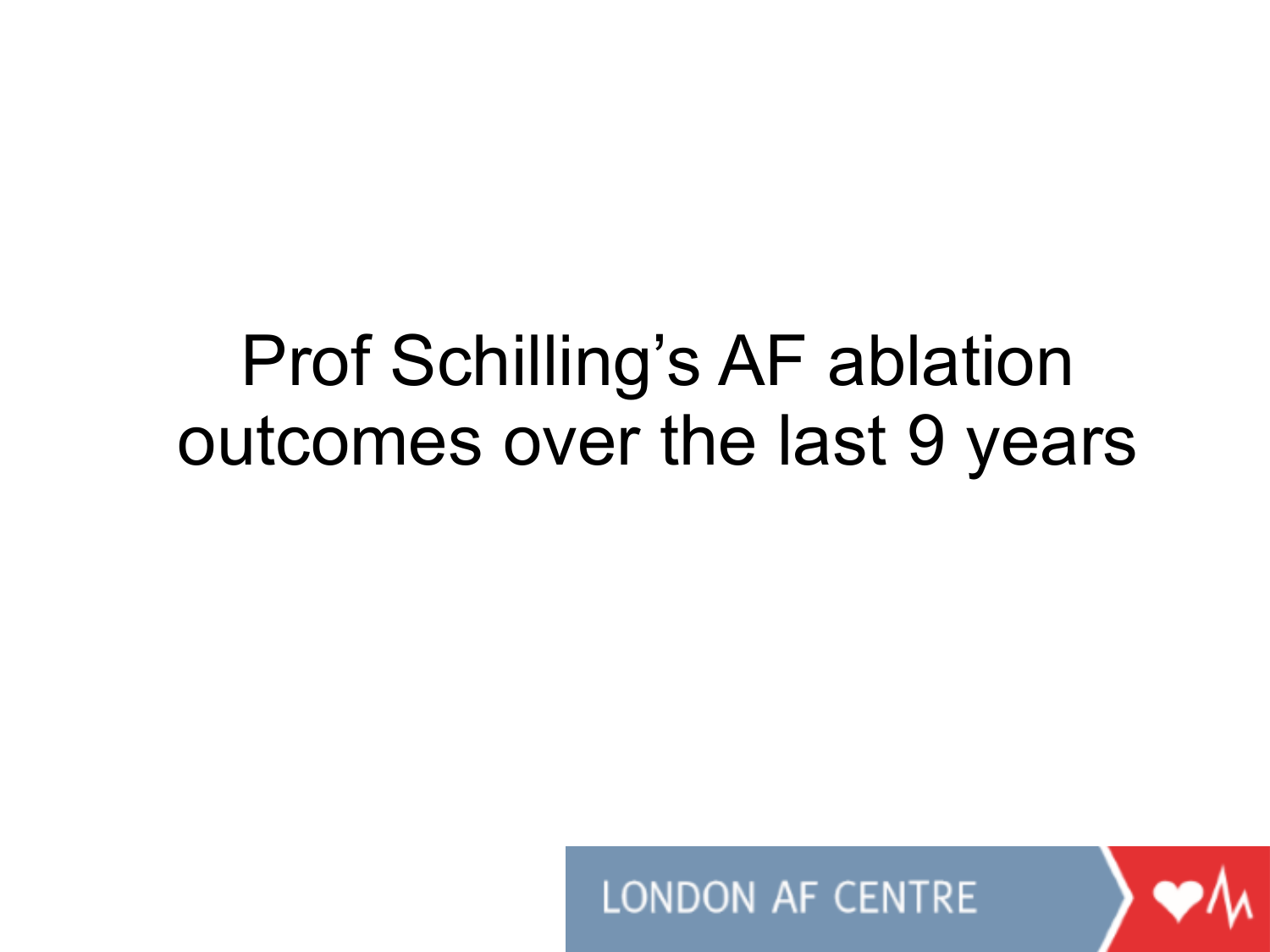# How long will my procedure take?



Answer - Last year it took me less than 1 hour- practice and rehearsal with the whole team is key to this as well as adopting the latest technologies and techniques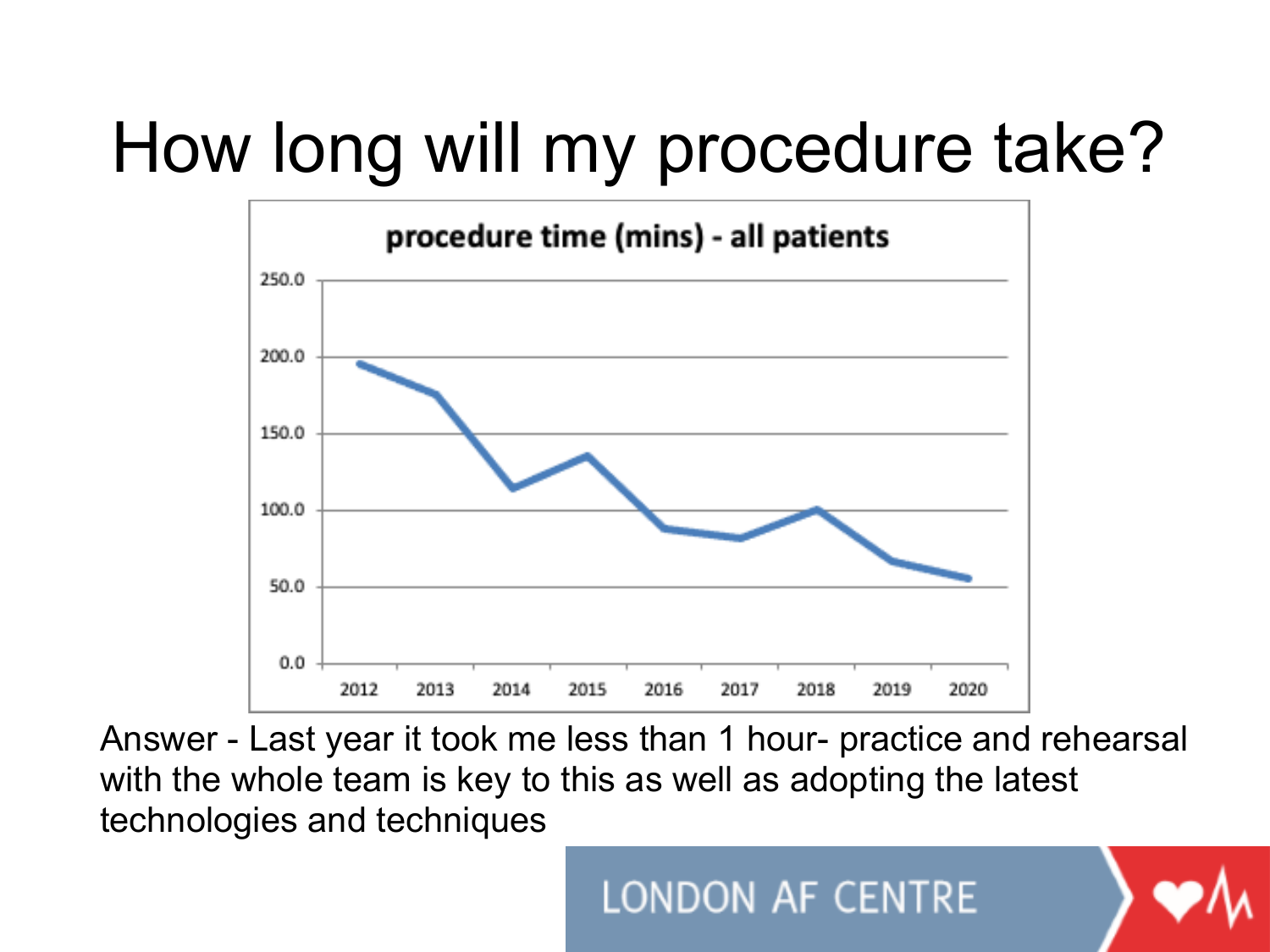# What is the likely outcome



Answer - Small numbers (approx 100 pts) mean that there will be variation year by year but the outcomes have been consistent over many years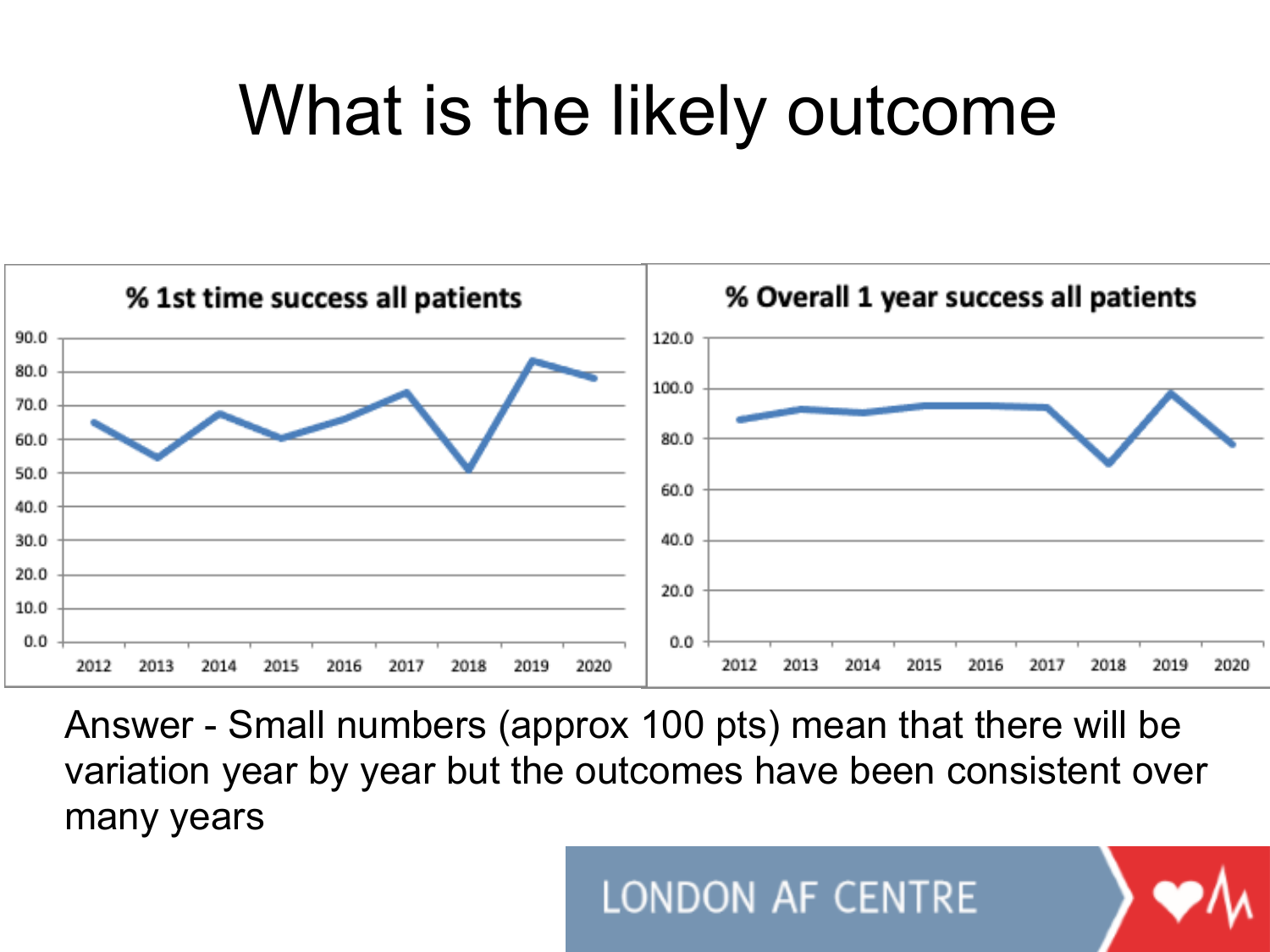## How much X-ray do you use



Answer - X-ray times continue to be very low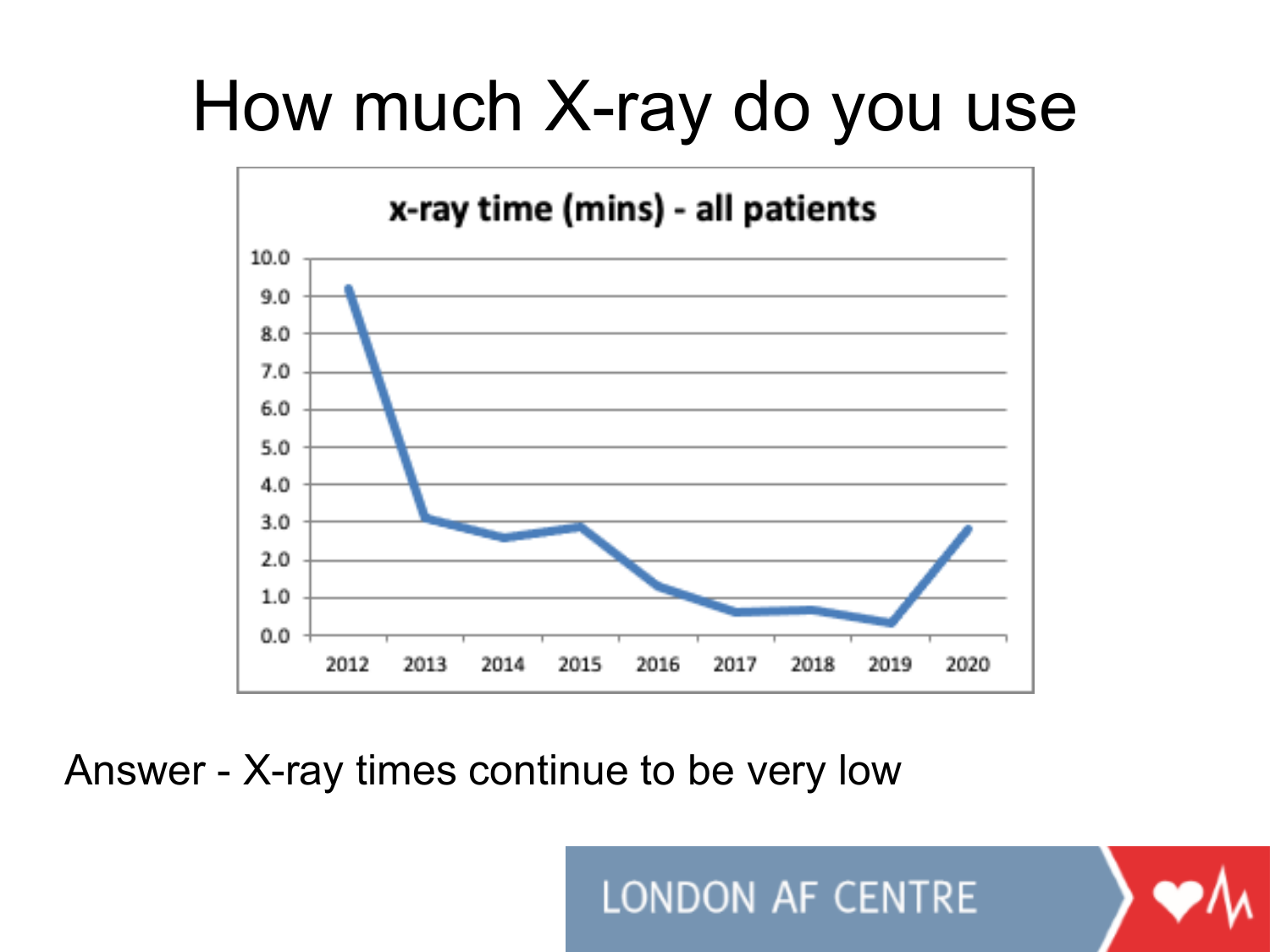## What about complications?



Answer - Last 3 years - no major complications. This has been driven by a change in my technique for transeptal puncture. So far I have never had a patient have a stroke at the London AF centre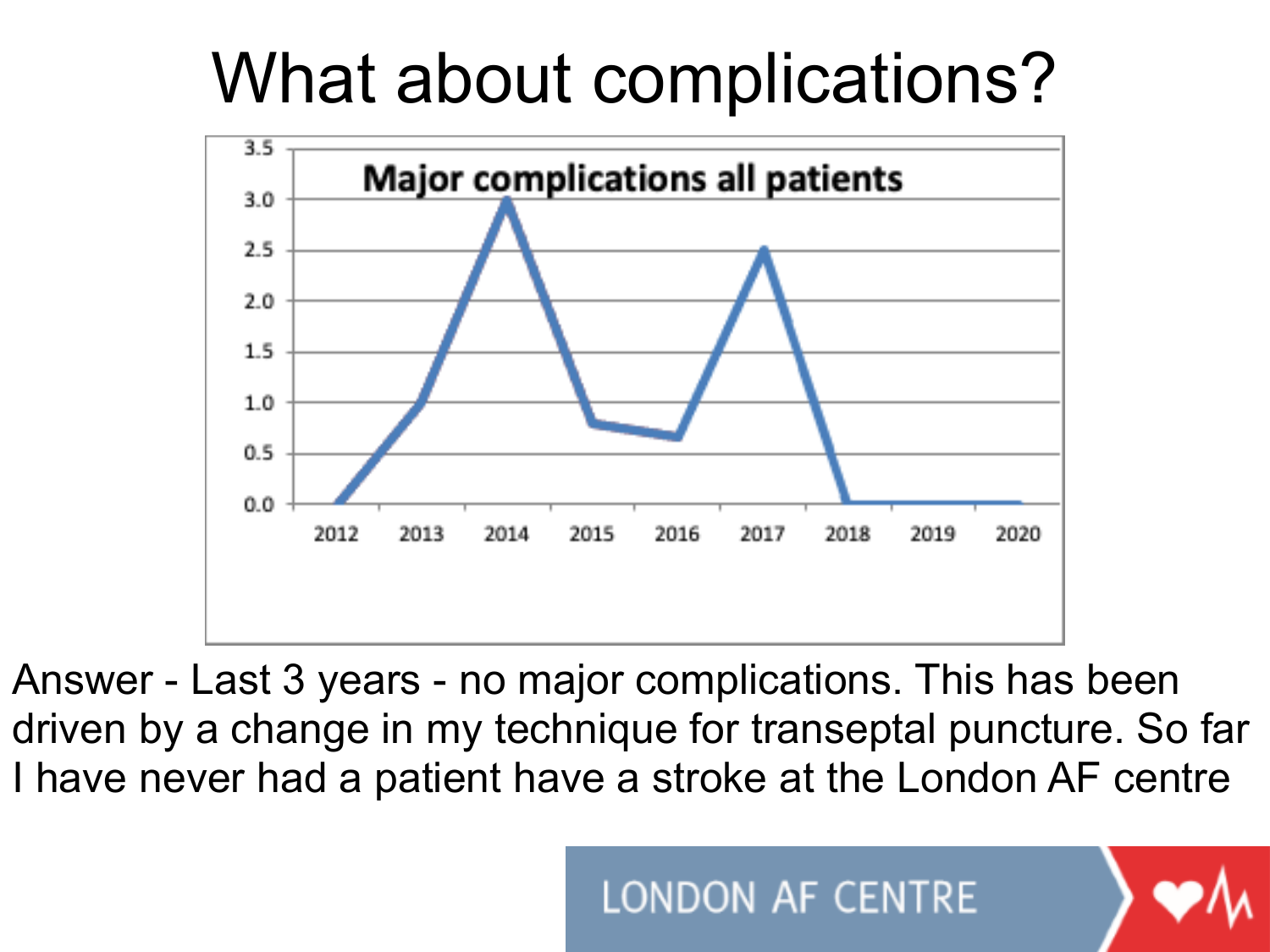# I have paroxysmal AF - How long will my procedure take?



Answer - It has taken me about 60 mins consistently for the last 4 years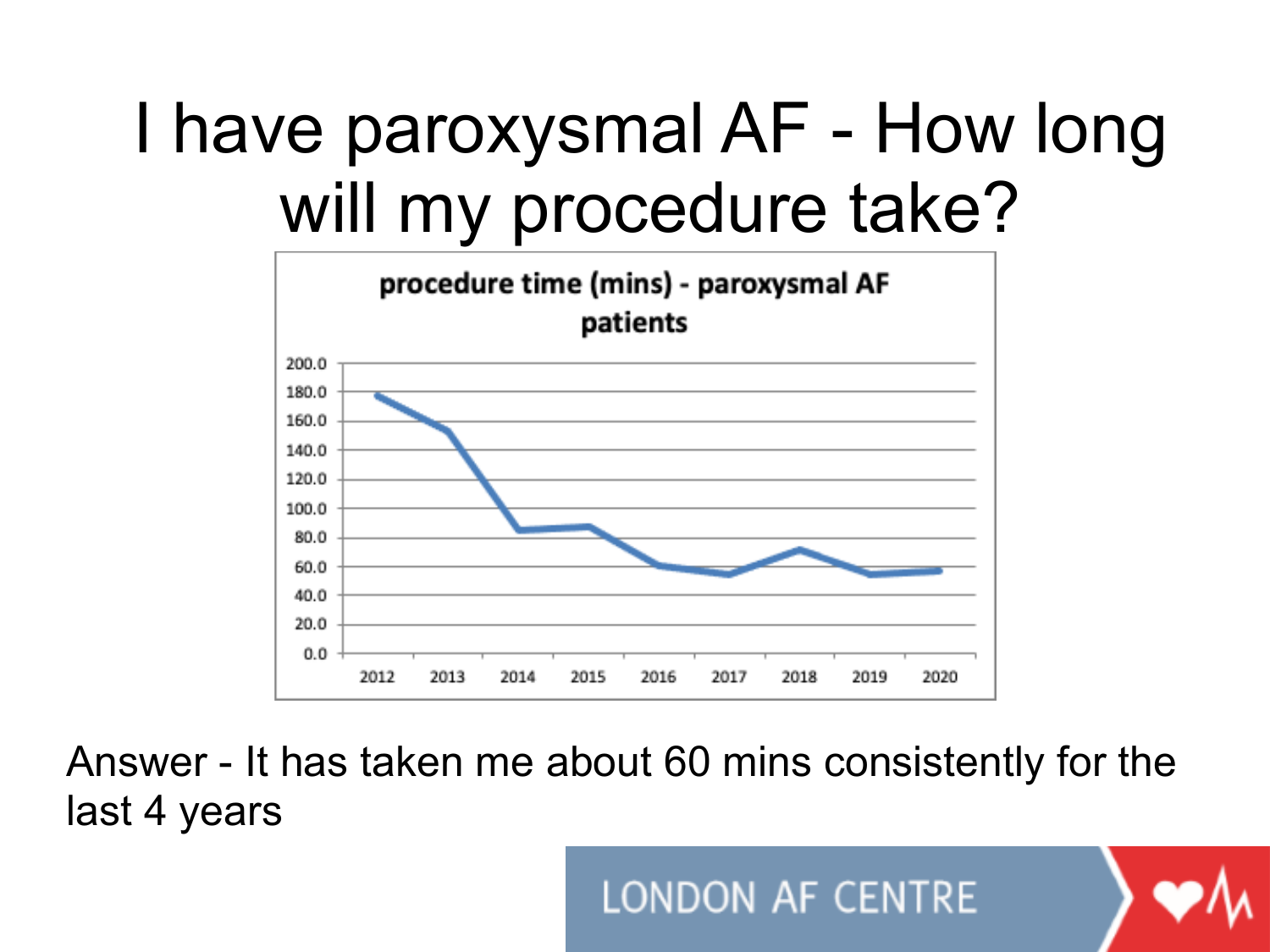### I have paroxysmal AF - What is the likely outcome



Answer - Note that for 2020 we report the results of only one procedure (because of COVID limitation) so figures for 2020 are the same for both graphs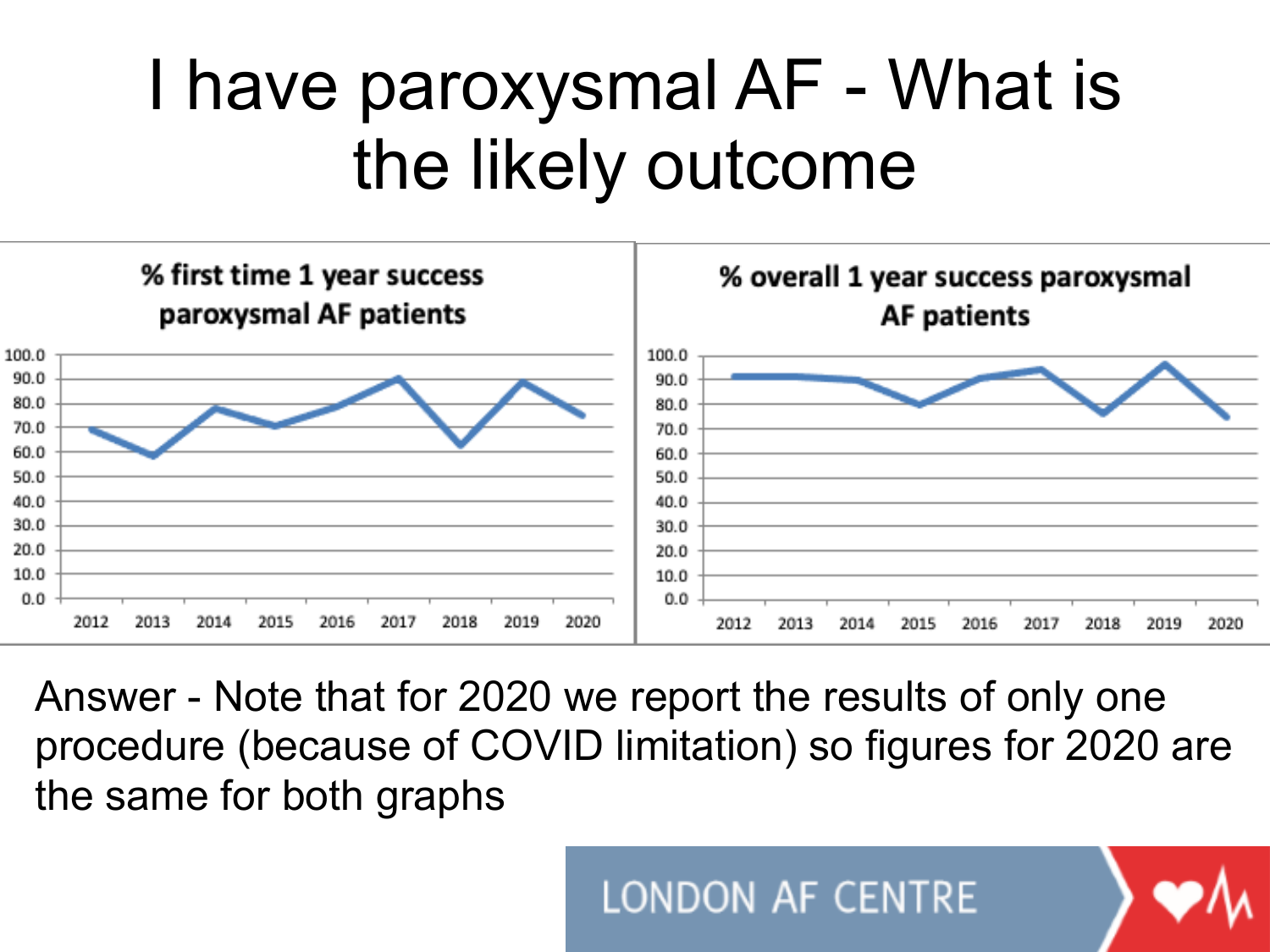### I have paroxysmal AF- How much X-rays do you use



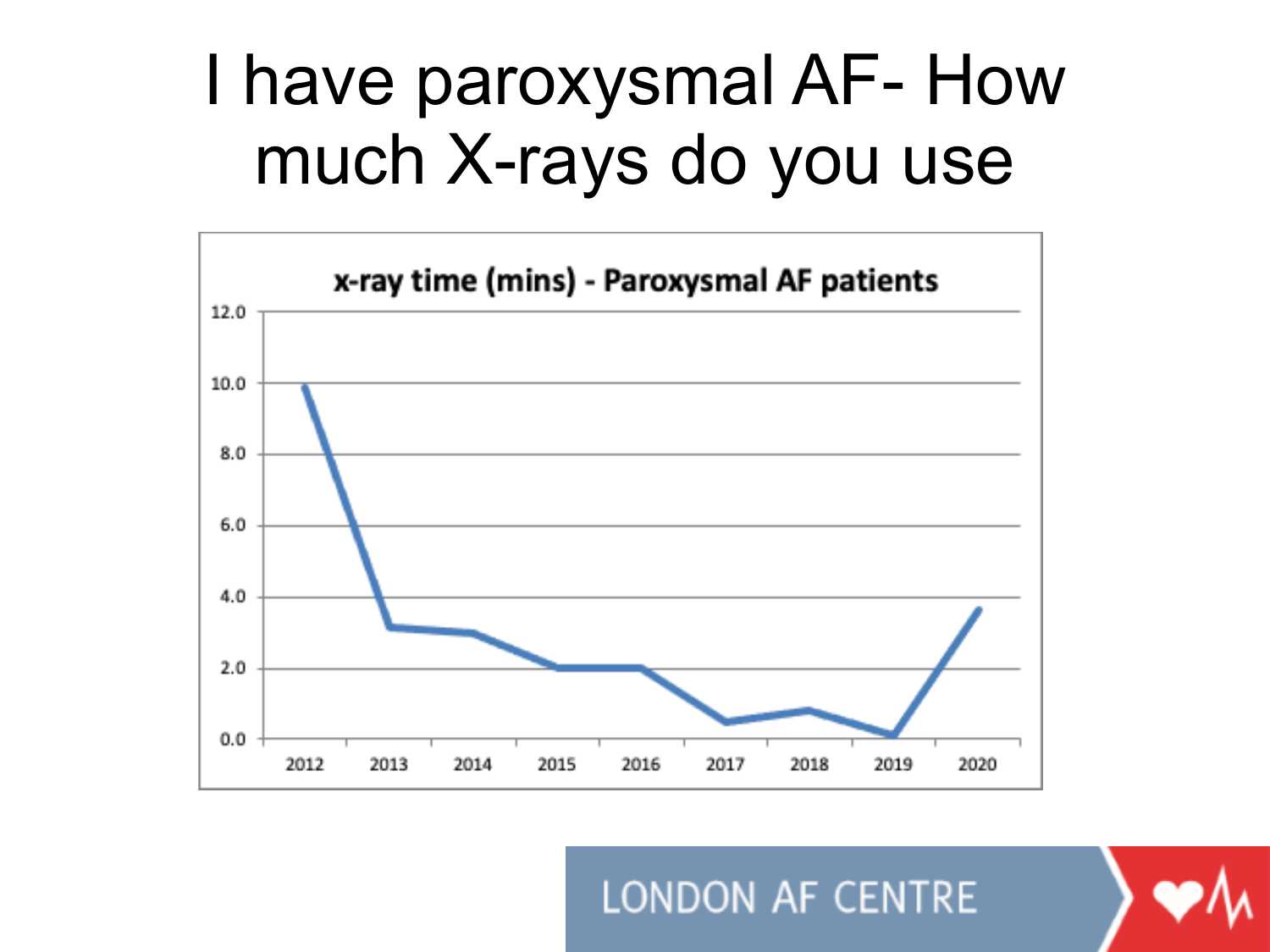#### I have paroxysmal AF- What about complications?



Answer - I am yet to have a patient have a stroke. A change in technique means that my tamponade (blood leaking) rate is now zero for >3 years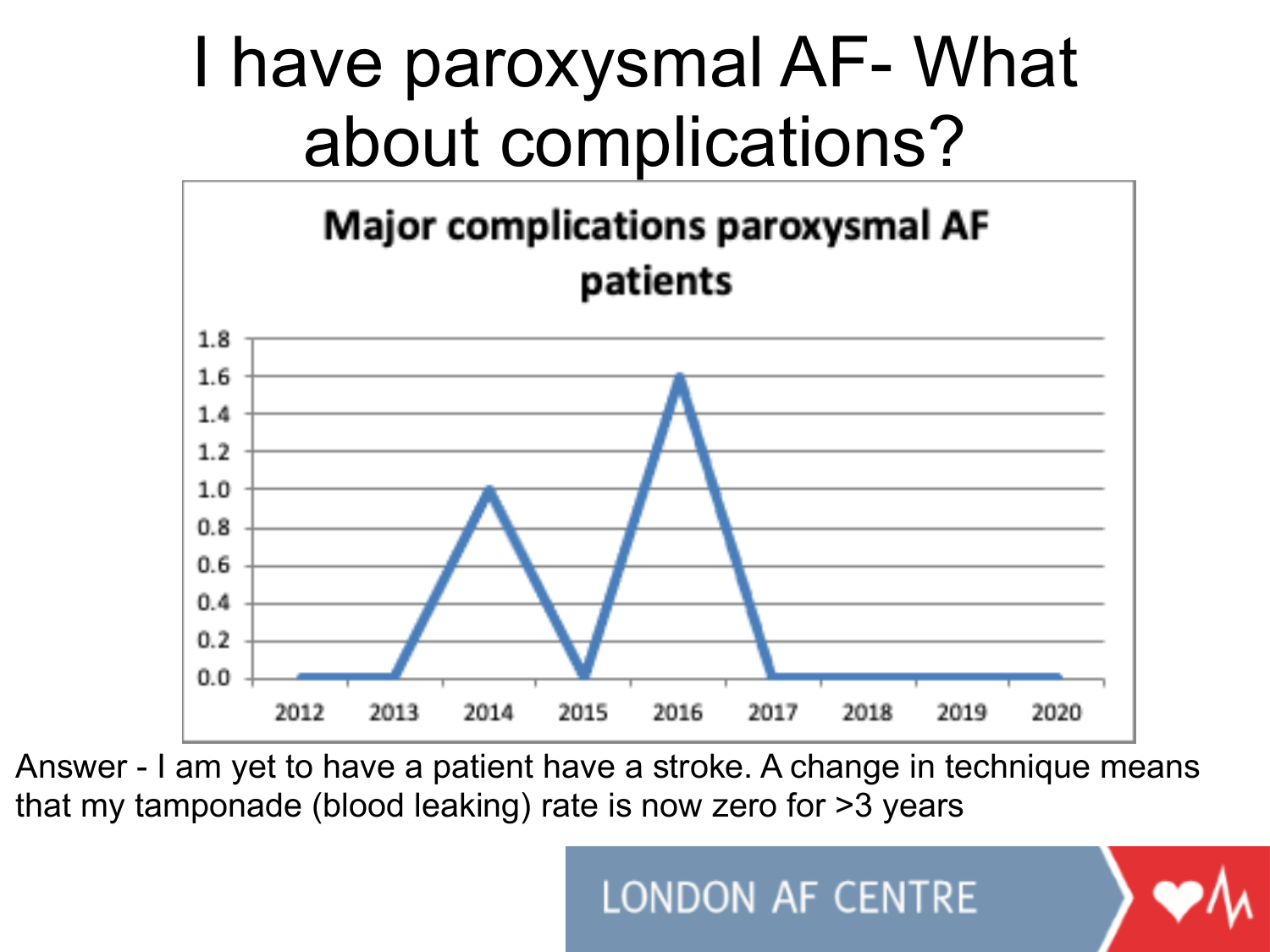# I have persistent AF - How long will my procedure take?



Answer - Persistent AF is more complex to treat and therefore takes longer. Im still getting quicker though (under 2 hours on average)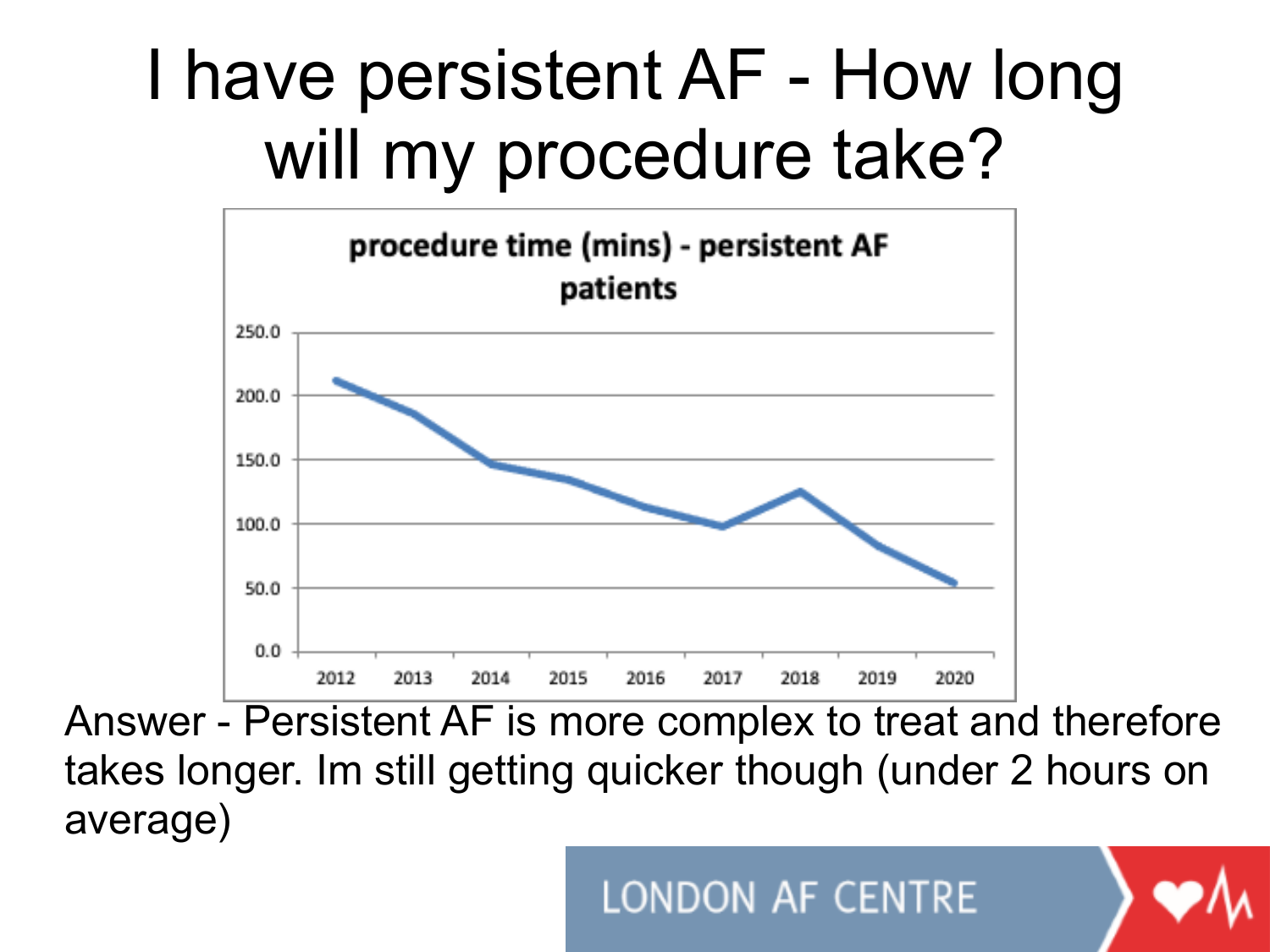## I have persistent AF - What is the likely outcome



Answer - Persistent AF is harder to get rid of. I am also getting better at advising patients and making sure they have a good chance of success before opting for ablation. Patients are also playing their part by reducing weight and alcohol.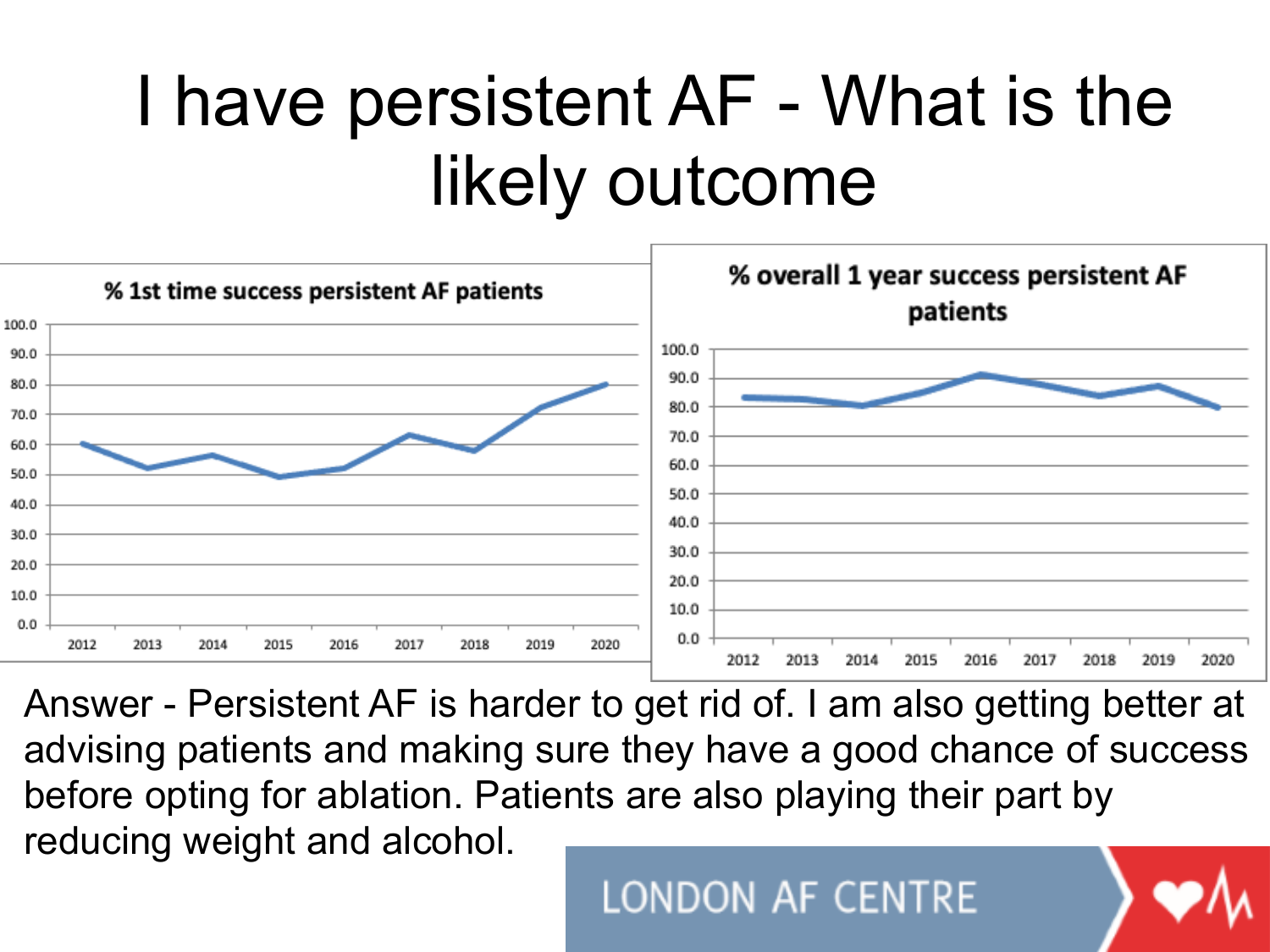## I have persistent AF - How much X-rays do you use



Answer - Using ultrasound and 3D navigation means that I rarely use much X-ray at all for persistent AF